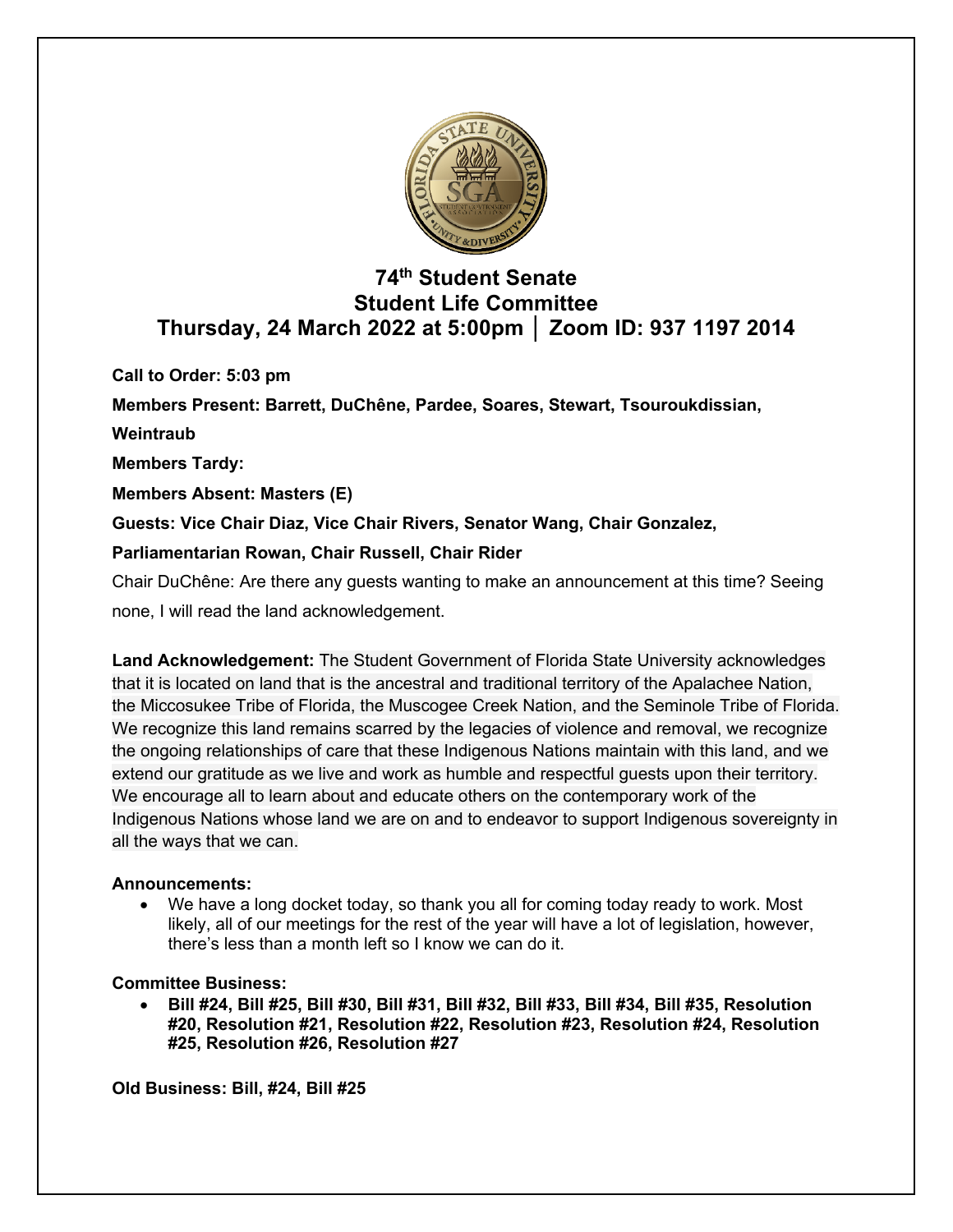- **BILL #24 - Sponsored by Senators Suarez, Wells (P), Senator Murray (Co) To allow first-year college students to represent the college of undergraduate studies despite being enrolled in their University Division.**
	- Opening Statement (5 mins): Not present
		- Chair DuChêne: Are the sponsors or co-sponsors present at this time?
		- … ■ Chair DuChêne: The sponsors not being present, Bill #24 remains upon the table until Thursday March 31<sup>st</sup>, 2022, at 5:00pm
	- **RESULT: BILL #24 IS TABLED**
- **BILL #25 - Sponsored by Senator Rivers (P), Senators Gonzalez, Wang (Co) To transfer the power of Director of Homecoming Chief and Princess to Homecoming Executive Council. Also, to give Homecoming the power of planning Homecoming Chief and Princess Election.**
	- Opening Statement (5 mins):

Rivers: Hello everyone, sorry about not showing up last week with this one. I know I apologize for not coming last week, I was asleep. I know two weeks ago or however long ago I came to you all with this bill and the big issue with it was the director being involved with the homecoming live planning committee I have withdrawn that version of the bill and have resubmitted the bill with that part excluded. I also included in the duties part that the people who are in these director parts cannot run for chief or princess during their term. If you guys have any questions, I will try to answer them. I have spoken to Homecoming and SAA about this bill already and with that I yield.

- Technical Non-Debatable Questions: Stewart: What was SAA and Homecomings opinion on this bill? Rivers: Homecoming was thoroughly excited about this bill and said that it was something they would be excited about. I spoke to the CEO of SAA about this bill, and she did not give an opinion she just shared that it was within my senatorial rights to present this bill.
- **Soares moves to enter round-table discussion; Tsouroukdissian seconds**
- Round-Table Discussion:
- **Stewart has a Point of information to the sponsor**
- Stewart: I was wondering if you could describe the premise of this bill and the purpose of the bill from your standpoint and opinion, please?
- Rivers: The controversy that surrounded the Homecoming court and the selection of the homecoming court in the fall. Many students raised the concern of there being no black male representative on the homecoming council. The current advisor of SAA said that she did not see that be as big a deal to her. This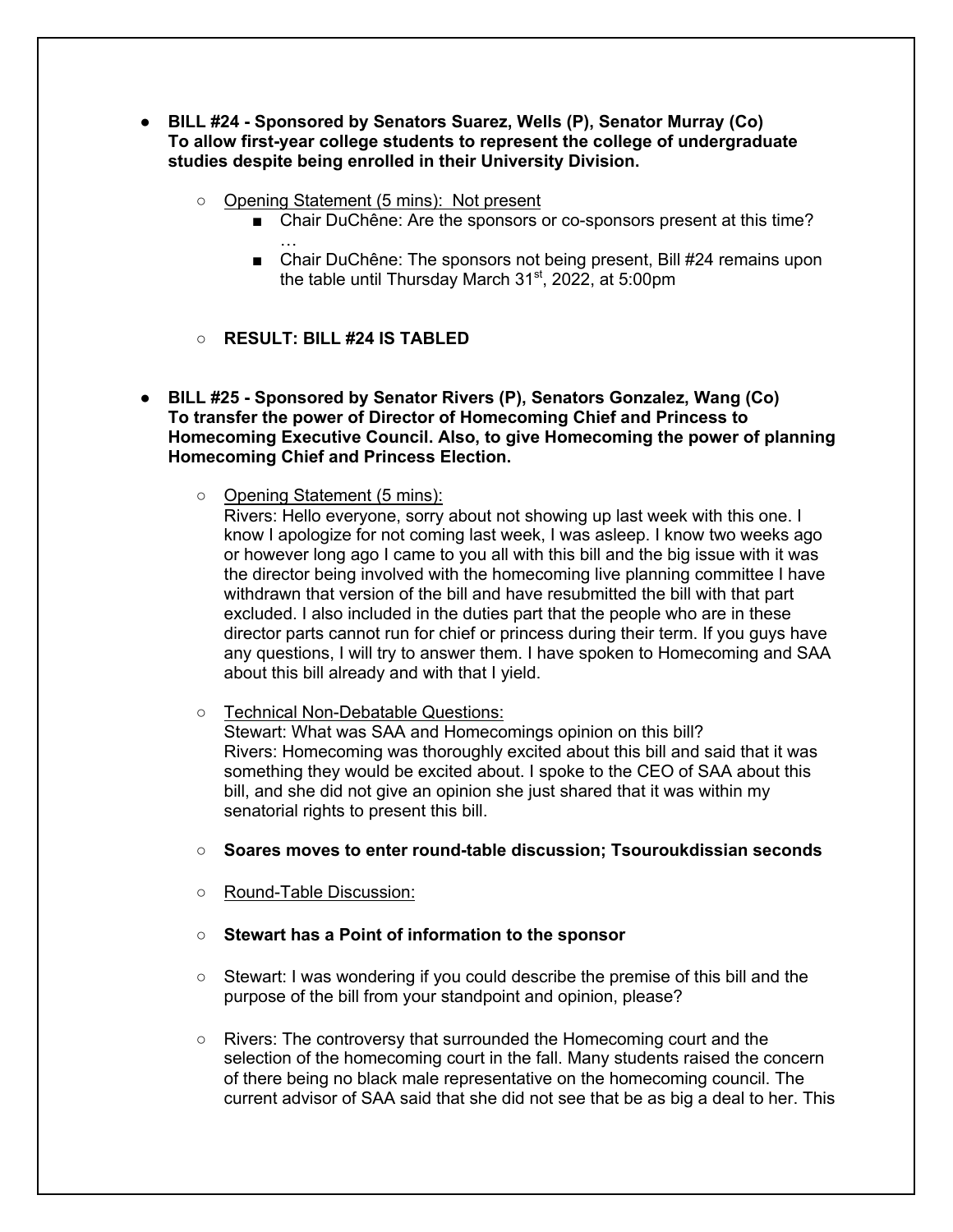exclusion of black men on the homecoming court was very disheartening to many students. Many did not feel heard or seen, especially as there was many strong candidates who applied for the role.

- Stewart: Ok, I apologize, I guess what I was asking was a little beyond that. It was more of what is this bill in the language that it is currently written actually going to do?
- Rivers: This bill is transferring the power of the election and selection of candidates over to Homecoming which will be under the SGA umbrella which is then able to be delt with and issues alleviated with that are not being able to currently be dealt with because they are under SAA, and they are a DSO and sometimes do and sometimes don't have to answer to the student body about certain things. Same thing with the voting results like before that bill they technically didn't have to do anything because they are independently operating. Nobody really knows how this process is looking in its current state. SAA is using many factors to determine the court at this point in time. Especially as they are letting Alumni help in this election process of who is on the council which is something egregious that should not be happening.
- Stewart: Have you spoken to Homecoming about what their process would be for homecoming court selection?
- $\circ$  Rivers: No. I did not have the opportunity to talk with her about that. I did however have that conversation with her about how this would be a tedious process and not an easy process. But she did assure me that this would be something that they would be willing to undergo, acknowledging that this may not be able to happen as quickly as this fall. This may be something that will happen in a year from now so that they can work on it.
- Soares: I just feel like, if this bill is going to be passed that they should have a plan for how that are going to do it. But if they are down to come up with a plan then I think that its ok.
- Stewart: I agree, if this bill is really just changing who is going to essentially be creating this election, then you are just essentially transferring power and I don't really see how without a specific plan of action in mind that the same mistakes won't just happen again with a new homecoming director.

#### ○ **Stewart moves to call the question; Soares seconds**

- Closing Statement:
- Rivers: I just want to hit on two different things. The way that this election works that since this would be under the SGA umbrella it would be an SGA election. It would run similar to the fall and spring elections and if the issue is that homecoming wouldn't have a plan by the fall then a proviso could be added to this saying that this is something that could be implemented in the 2023-24 school year. This could be something that is bound by election code. They could even coordinate with SAA to ask them how they had done this.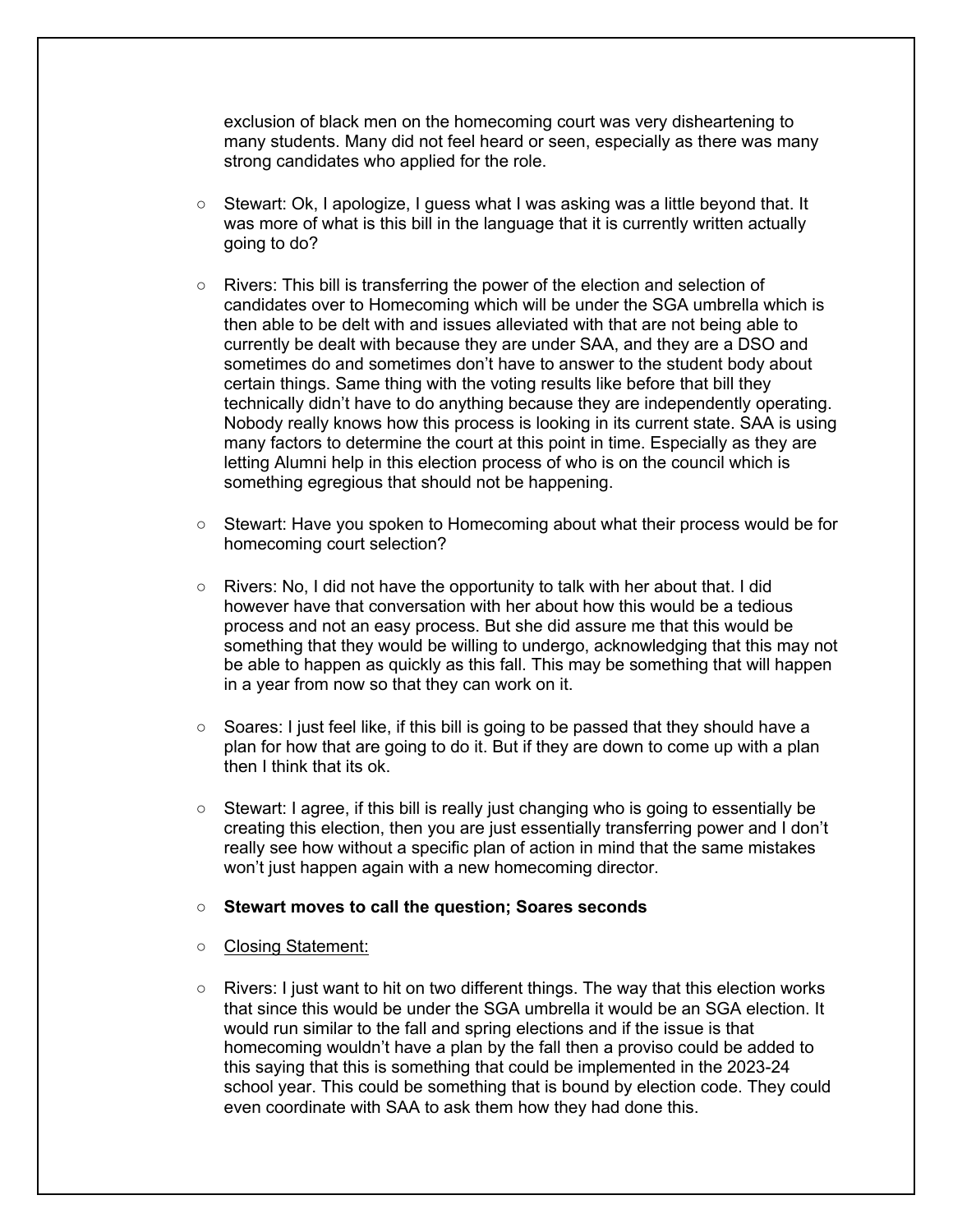- Vote:
	- Yes: 4 Voter Names: Pardee, Soares, Tsouroukdissian, Weintraub
	- No: 2 Voter Names: Stewart, Barrett
	- Abstain: **0**
- **RESULT: BILL #25 PASSES**

**New Business: Bill #30, Bill #31, Bill #32, Bill #33, Bill #34, Bill #35, Resolution #20, Resolution #21, Resolution #22, Resolution #23, Resolution #24, Resolution #25, Resolution #26, Resolution #27**

- **BILL #30 - Sponsored by Senators Gonzalez, Wang (P) A bill to grant the Finance Committee the authority to place limitations on funding SGA entities or Registered Student Organizations that commit egregious violations of the Finance Code and to make minor adjustments to the process for the restriction of funds.**
	- Opening Statement (5 mins):

Wang: Hey SL, I'm not going to take up to much of your time, you have heard this about 50 times at this point. The main points I want to drive home with this bill are just that we can only restrict funding or impose sanctions because we cannot have these RSO's, or organizations pay fines like the state government or federal government does. This is why we need this kind of oversight, it's just to make sure that everyone is following their statutes. I think the narrative this year has been, let's give the organizations what they want and let's be respectful to them and let them run free. I think that is a dangerous narrative. We should be there to check to make sure they are following their statutes. Statutes have been written, constitution has been written, they are things that need to be followed as they are our governing documents. This gives us the power to just have a bit of oversight and to just shift that narrative back to, these organizations should be following statutes.

- Technical Non-Debatable Questions:
- **Tsouroukdissian moves to enter round-table discussion, Soares seconds**
- Round-Table Discussion:
- $\circ$  Tsouroukdissian: This is just a general question for anyone. Why was this sent to student life again?
- DuChêne: In the opinion of President Hunter, the restriction of funds for any organization on campus effects student life in some way.

# **Stewart has a point of information to the sponsor**

o Stewart: What would be considered an egregious violation or something that would be appropriate to have restrictions placed on an RSO for a year?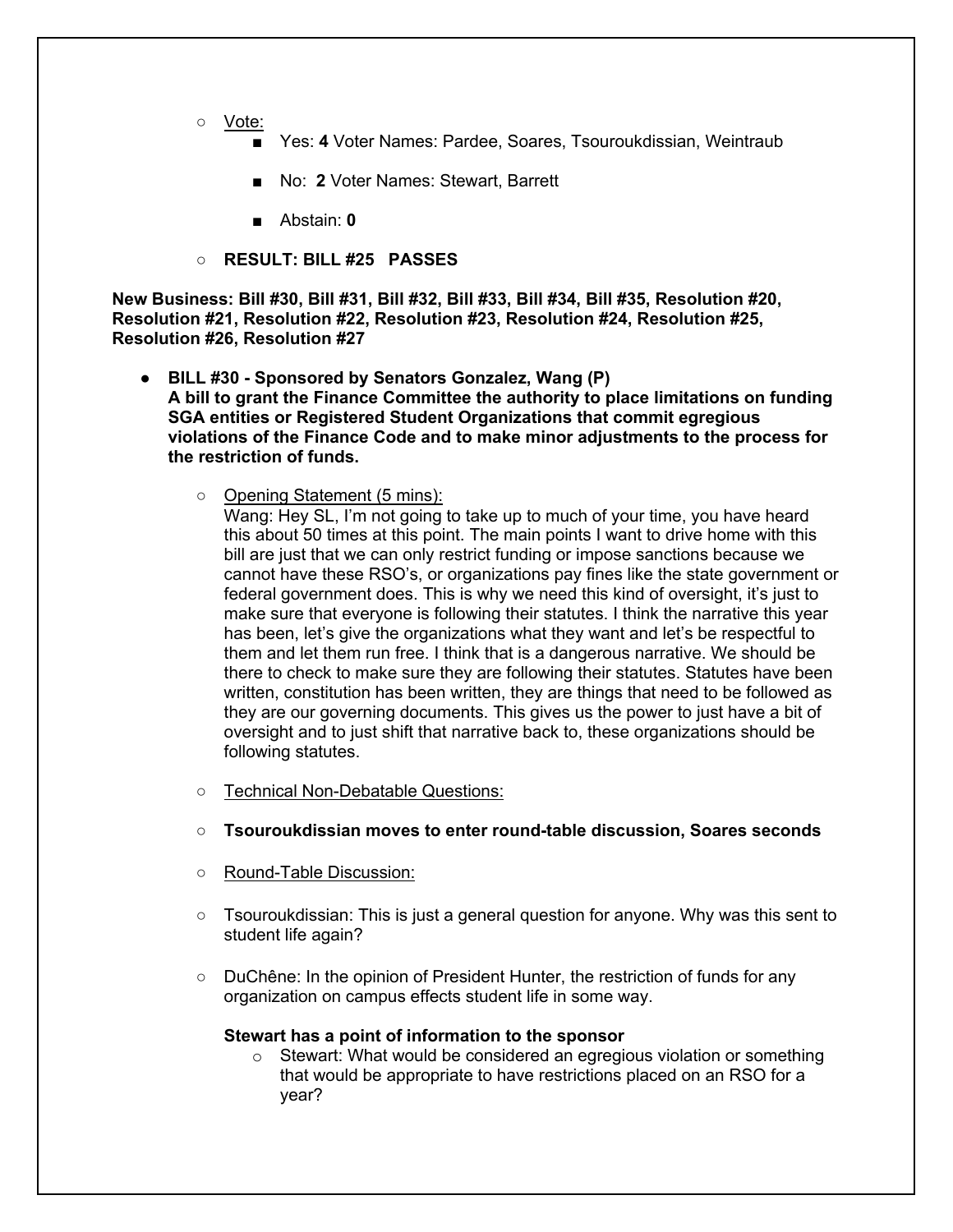- $\circ$  Wang: I can't speak to what a really bad violation may be to where that warrants a year but once again the language says for up to one year. It doesn't even have to be a full restriction of funding. For example, we could say that we are giving campus rec a million less dollars for the next fiscal year. That could be an example of what kind of restriction we could place. But to answer your question, a violation we have already been seeing is the campus rec executive council which allocates all that money that we give to campus rec each year for their 30+ sports clubs, something that I mentioned last night as well. They have not been going through the correct processes to approve their allocations. Usually, it has to go through student body treasurer and Laurel McKinney, and they have not been approving any of those and they have not been sending any of their receipts to them, we have no idea what is going on or what they are spending. We don't even know how much money is left in their account.
- o Tsouroukdissian: So, my biggest thing is, I hate how ambiguous that is. I like the intent of this bill but it's just the open endedness of what is egregious.
- $\circ$  Stewart: I agree, and that's kind of what I thought to except for the portion that they have that requires the vote by the Finance Committee. I'm not going to lie; I was fully against this bill at the beginning. But, after learning more I have not been fully swayed, as I do still have hesitations, but that part has worried me less. But I do think that the protection of having to have a vote will help that. If it passed and has terrible repercussions, it can be changed back.

### **Wang has a point of clarification**

o Wang: I don't think it is listed in the bill, but in the section of statute that we are changing there is a list of possible violations that could be occurring.

# **Stewart moves to make an amendment on 805.3 Section C to change "one year" to "one fiscal year." Tsouroukdissian seconds. The sponsor finds the amendment unfriendly. The sponsor does not withdraw the amendment.**

o Opening statement:

Stewart: this is an exact amendment that was brought up last night on the senate floor. I do think that making it a fiscal year will make it simpler for the potential executive boards of RSO's as far as a school year goes. For example, if an egregious violation was committed in December, then the RSO is suspended for a full year meaning that with the transition of an executive board there could still be restrictions which I do not think is necessarily appropriate. A fiscal year is usually more in line with the school year. With that I yield.

# **First round of pro: None First round of con: None Second round of pro: None Second round of Con: Soares motions to allow a non-committee member, Chair Gonzalez, to speak; Tsouroukdissian seconds**

 $\circ$  Gonzalez: I just want to say that this was not proposed on the floor although we did talk about it through points of information. This reason that I was against it is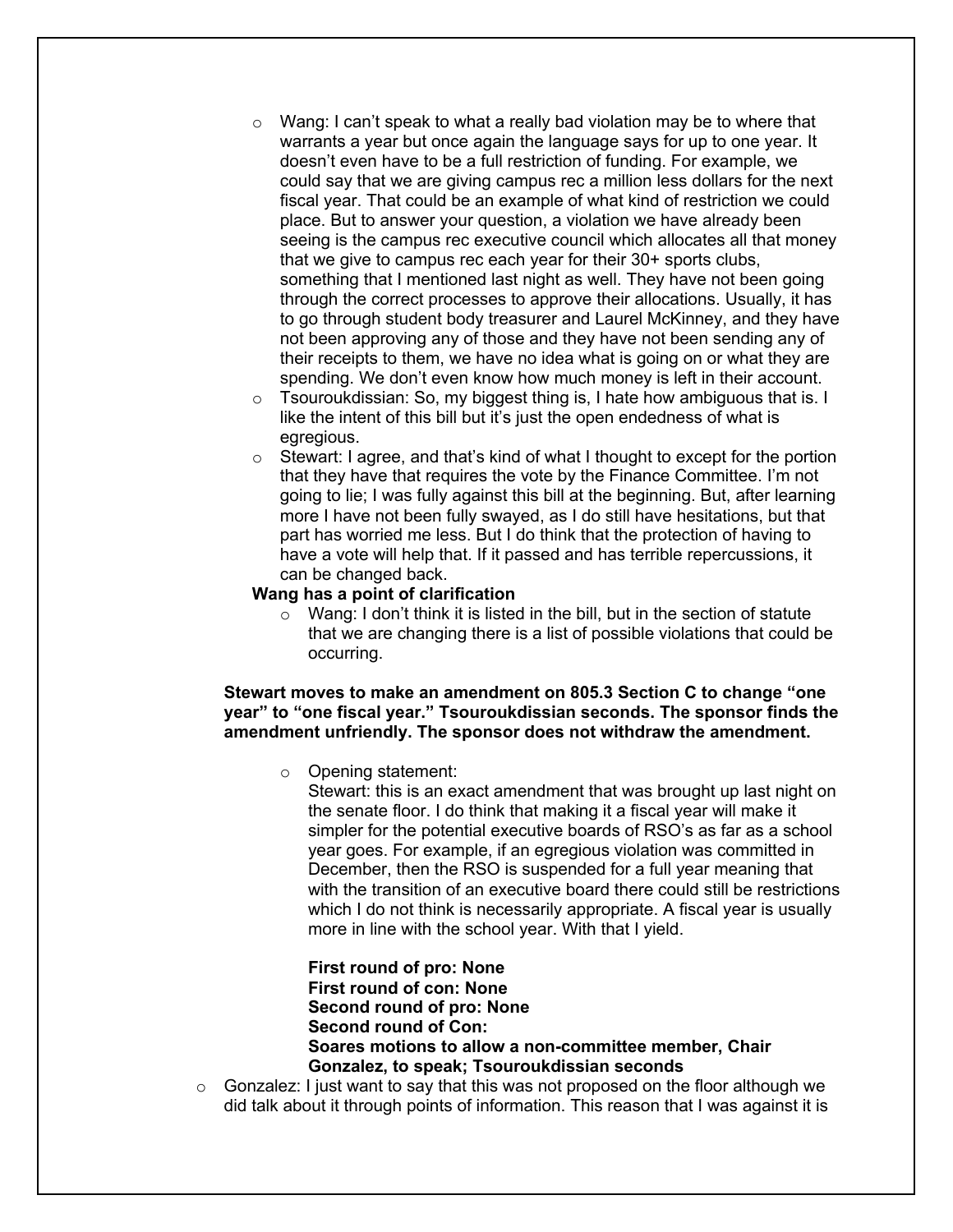because if you suspend for one fiscal year technically if you are in the middle of a fiscal year then you are suspending them for more than one calendar year.

#### **Stewart withdraws amendment**

**Stewart moves to make an amendment on 805.3 section C to change "one year" to read "no longer than the remainder of the current fiscal year." Soares seconds. The sponsor does not find the amendment friendly.** 

o Opening Statement:

Stewart: So, this is a little bit more congruent with what senator Gonzalez just spoke about. Instead of being suspended for the entire future fiscal year, it would be the current executive board being reprimanded for their actions for up to the remainder of the current fiscal year. For example, if in December there was an egregious violation committed then the funding would be taken away from December to July  $1<sup>st</sup>$  when the new fiscal year then funding would be withdrawn for that time. That would make it, so the new executive board was not punished. Yields.

# **First round of Pro**

- o Soares: I agree with what the previous senator just said. I think it would be more right to reprimand the executive board that made the mistakes instead of the future leaders. And I think that with the future leaders seeing the actions taken against the previous executive board would show them how to act.
- $\circ$  Tsouroukdissian: I saw the flaw with the first amendment right after senator Gonzalez points it out. I feel like this fixes that. As of now, I am for it.

# **First round of Con**

 $\circ$  Gonzalez: Ok so I understand the intent of this amendment, but I don't think it will do what you all want it to do. This is because some executive boards do not switch on the same schedules that fiscal years do. SAA has an executive board that switches in December. This means that an Executive board if given a one-year sentence would still have half a fiscal year without repercussions.

### **Second round of Pro**

 $\circ$  Tsouroukdissian: I understand what the previous senator said that it could be a problem, but it depends on how you look at it. If reprimanded in the spring it would be a pretty big warning to not do it again in the fall assuming that it was just a mistake.

### **Second round of con**

o Gonzalez: To kind of respond, I do get that but because the threshold to pass the sanctions are so high if either the finance committee or the senate deems it as just a mistake, I don't think that the sanctions would even be applied.

### **Time is extinguished**

o Closing statement:

Stewart: So, hearing the sentiments of the previous senators I do understand where concern may lie. However, I really do believe that if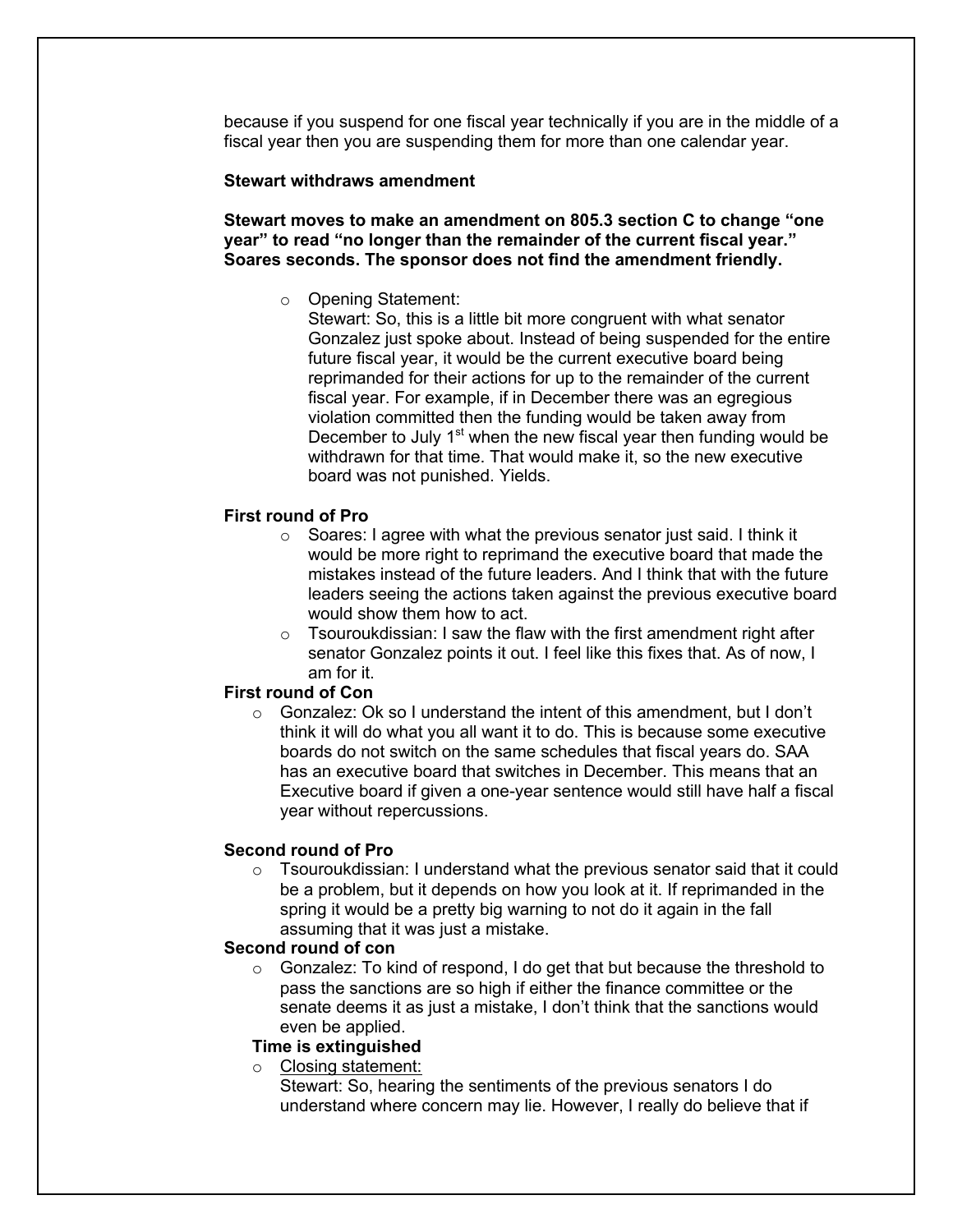there was an executive board that was elected in the spring committing such an egregious violation that they would get reprimanded for it, that would be a pretty telltale sign that things need to be fixed. I do not think that my amendment really causes an issue with that, I feel like it makes it a lot more far and is a little bit more forgiving while still holding accountability. I really hope you vote yes on this amendment as I think it will be really agreed upon when it hits the senate floor.

- Vote:
	- Yes: 6 Voter Names: Barrett, Stewart, Pardee, Soares, Tsouroukdissian, **Weintraub**
	- No: **0**
	- Abstain: **0**
	- **Result: The amendment passes and is adopted**

**Stewart moves to propose an amendment to 805.4 to add a D that reads "The finance Committee shall provide at least 48 hours of written notice to the entities prior to meeting in which the restriction resolution will be debated and provide notice to the entity as to the time and location of the following student meeting if the restriction resolution passes the finance committee". Barrett Seconds. The sponsors find the amendment friendly. The amendment is adopted.**

#### **Barrett makes a POI to the sponsors**

- $\circ$  Barrett: I was wondering if you all have reached out to the student body president about this bill coming back with revisions?
- o Wang: Yes, we have reached out but have not gotten a response at this time.
- **Stewart moves to call to question; Soares seconds**
- Closing Statement:
- Wang: Once again, thank you all for being here and listening to this bill. I appreciate the efforts to make amendments and for working with us on this. This is just something that we thought of in our investigations of organizations on campus that are committing violations of the finance code currently. This is just something that needs to be put in place for us to do our jobs.
- Vote:
	- Yes: 4 Voter Names: Stewart, Tsouroukdissian, Soares, Barrett
	- No: **0**
	- Abstain: 2 Voter Names: Pardee, Weintraub
- **RESULT: BILL #30 PASSES**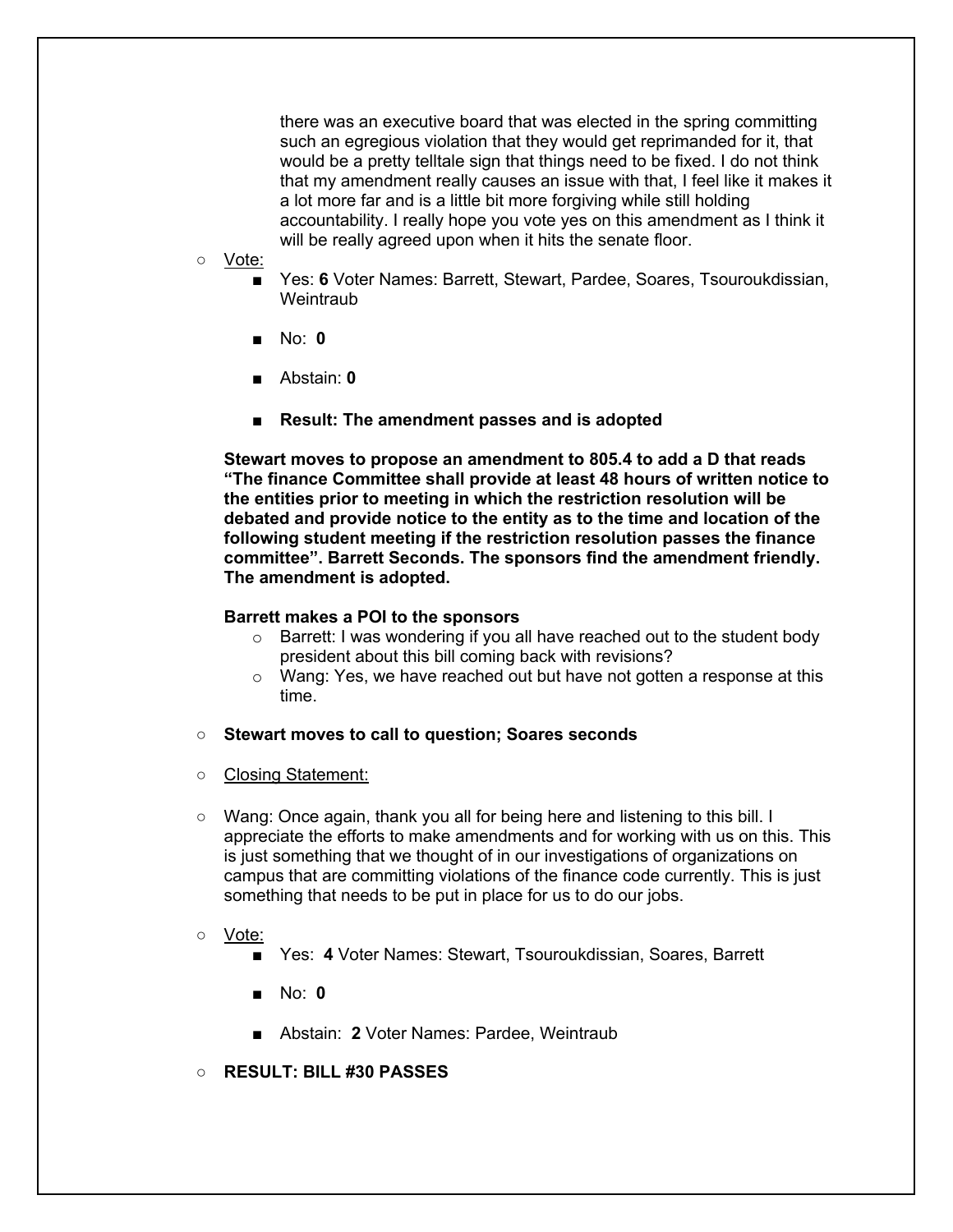- **BILL #31 - Sponsored by Senator Rivers (P), Senator Hockett (Co) To make it so that majority of the incoming Senior class are able to vote on the incoming Senior Class Council.**
	- Opening Statement (5 mins):

Rivers: Hello again. As it currently stands, as we all know senior class council elections happen during the spring. The people that are running for senior class council in the spring are set to go into their roles in the next fall. As it stands now, only current seniors can vote in the spring for senior class council. That was a problem that arose for both sides this past election cycle because a lot of people did not know that juniors do not vote, and a lot of people were under the assumption that juniors would be the ones voting. Especially considering many people who were running for these positions are currently academic Juniors and most people would not become academic seniors until the summer or the fall after the spring election. So, as it stands now, the majority of people who are voting right now are seniors who are leaving and who would have nothing to do with the incoming senior class council and who the incoming senior class council would have no effect upon. Therefor they should not be the ones who are deciding who is coming into these positions in the fall. If anything, with any election, just like with senate, only people who are in the college of business can vote for people in the college of business. So, with this, we do not need people who are leaving FSU to depict who is running certain areas of FSU after their departure. It should be students who are here. I am extremely open to comments, questions, and concerns.

- Technical Non-Debatable Questions:
	- Stewart: Is the junior class identified primarily by the academic standing or simply being a third-year student at the university?
	- Rivers: It is defined as the Academic standing. So how many credit hours you currently have. Which is why I included the part "a majority of" the incoming class would still be academic juniors at the point of spring elections.
	- DuChêne: So, sponsor, I am a third-year student, so I consider myself a junior although I am an academic Senior, so I was able to vote for senior class council. Under this statutory change, I would no longer be able to vote?
	- Rivers: Correct

# ○ **Tsouroukdissian moves to enter round-table discussion; Stewart seconds**

- Round-Table Discussion:
	- Tsouroukdissian: I am a pretty big fan of this, it makes perfect since. But I am going to make a quick comment. I am a fifth year because I am an engineering major. Individuals like me have two senior years. I think it makes perfect sense that Juniors should vote but those  $4<sup>th</sup>$  year seniors will see them because they will have a  $5<sup>th</sup>$  year.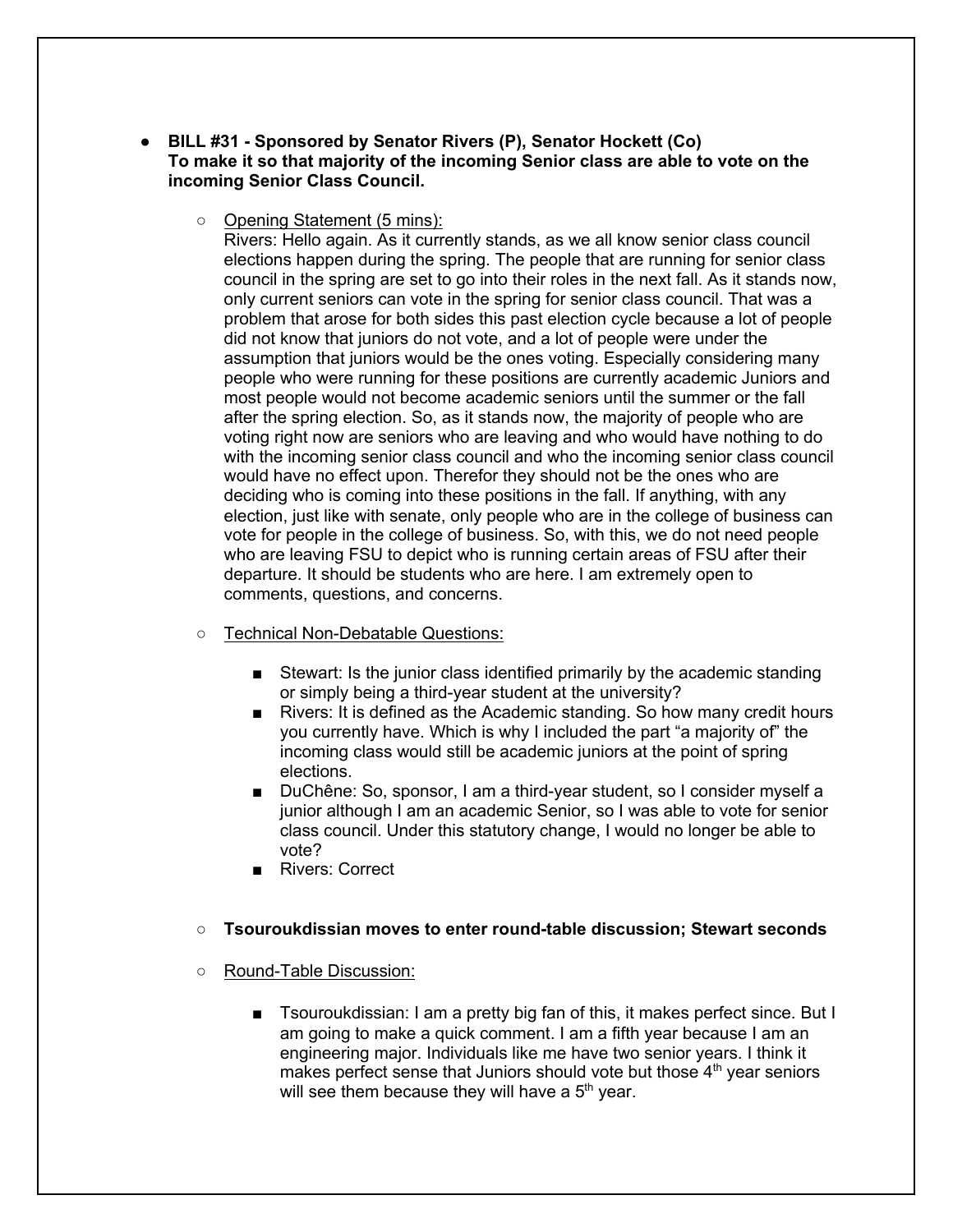- **Tsouroukdissian moves to amend L. from "Junior" to say "Junior and Senior." Stewart seconds. The sponsor finds it friendly. The amendment is adopted.**
- **Tsouroukdissian moves to pass by unanimous consent. No objections.**
- Closing Statement:
- Rivers: I will ask for SL's support if it makes it to the senate floor. It still has to go through judiciary and I'm sure they are going to put me through the ringer. I just want to thank SL so much and to thank senator Tsouroukdissian for his comment and his amendment. I see the need for the addition of it.
- **RESULT: BILL #31 PASSES**
- **BILL #32 - Sponsored by Senator Rivers (P) To correct the incorrect numerical number of members in the College Leadership Council Funding Committee.**
	- Opening Statement (5 mins):
	- Rivers: This one is a little difficult because I believe that this is actually incorrect the way that it is presented to you all. It is fixing a minor change and I spoke with President Hunter because I literally do not know if this is supposed to be as a resolution. I'm sorry to SL because I literally not know the answer. Parliamentarian Rowan is here if he knows the answer.
	- $\circ$  Rowan: The statute just has a mistake; I believe it was an error when typing it up. I think that would just go through the consent resolution process though judiciary. Please come out to Judiciary on Tuesday, we will have the committee talk about it in legislative round table and get an answer. You do not necessarily need a bill to get this fixed. Thank you though, for bringing this issue to light.
	- **Barrett moves to table bill 32; Tsouroukdissian seconds**
	- **Senator Rivers moves to Withdraw bill 32**
	- **RESULT: BILL #32 IS WITHDRAWN**
- **BILL #33 - Sponsored by Senator Rivers (P) To become more involved in the Legislative Branch of Student Government, have the Class Councils update Senate on their current projects and goals once a month at any given Senate meeting.**
	- Opening Statement (5 mins):
	- Rivers: I know that I have spoken with the senior class council elect and they expressed to me their want to be more involved in the senate aspect of SGA and to have more support for senate and just to let senate know more about what they are doing so they can get recommendations, keep people updated, and they can garner more support across not just SGA but campus in general. I see this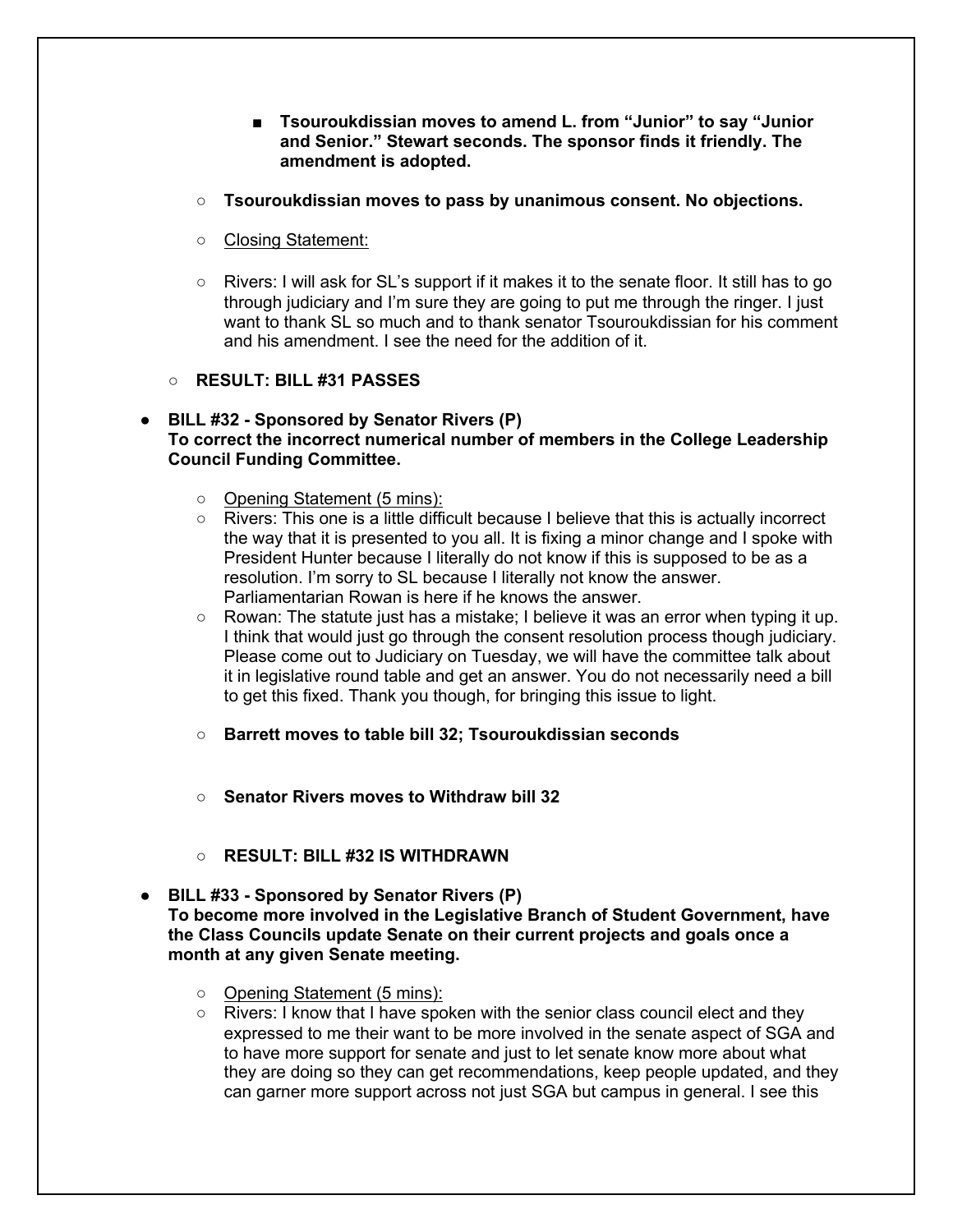as being a good thing, its only once a month, and they can just talk about what they have done, and what they are going to do. I know we already have a section on the calendar for class councils but there is no need for them to come, they don't have to come, and they typically do not come. I just feel like this would be more efficient for them to come as we do want for things to run more efficiently and smooth and this would make things more efficient and transparent.

- Technical Non-Debatable Questions:
- **Tsouroukdissian moves to enter round-table discussion; Stewart seconds**
- Round-Table Discussion:
- **Stewart moves to make an amendment to 302.5 A. 7. to change Senate to the "student senate." Tsouroukdissian seconds. Sponsor finds it friendly.**
- **Stewart motions to pass by Unanimous consent. No objections.**
- **RESULT: BILL #33 PASSES**
- **BILL #34 - Sponsored by Senator Tsouroukdissian (P) To purchase a second water bottle filling station for the College of Engineering campus.**
	- Opening Statement (5 mins):
	- Tsouroukdissian: Hello, I always come with such wild pieces of legislation, but this is pretty straightforward. At the moment there is only one water bottle filling station \*hand demonstration showing how they work\* in the whole campus of the college of engineering when it is already far away and its not like you can just walk to another campus and use theirs. I thought about it because the only one was down for a few days and their was nowhere also to go and I just thought that was crazy. It is on the second floor and there are two buildings and there is only one. So, I spoke with the director of facilities at the College and then it took a few weeks, but we got a contractor to come out and we got a few quotes. One was to put in the other building which was like double the price and then another quote which I went with the cheapest, to put in the same building on the first floor. Its nice cause it's a high traffic area, where a lot of people study, but this makes the campus more sustainable and second of all, more ADA accessible. Someone in a wheelchair would have to go all the way to the elevator, go all the way up, fill up their water bottle, and then come all the way down. So, I spoke with him, got the contractors to come in, they are on standby, and I know its half of senate projects, but I think this is really beneficial to the campus. With that, I yield.
	- Technical Non-Debatable Questions:
	- **Stewart moves to enter round-table discussion, Weintraub seconds**
	- Round-Table Discussion: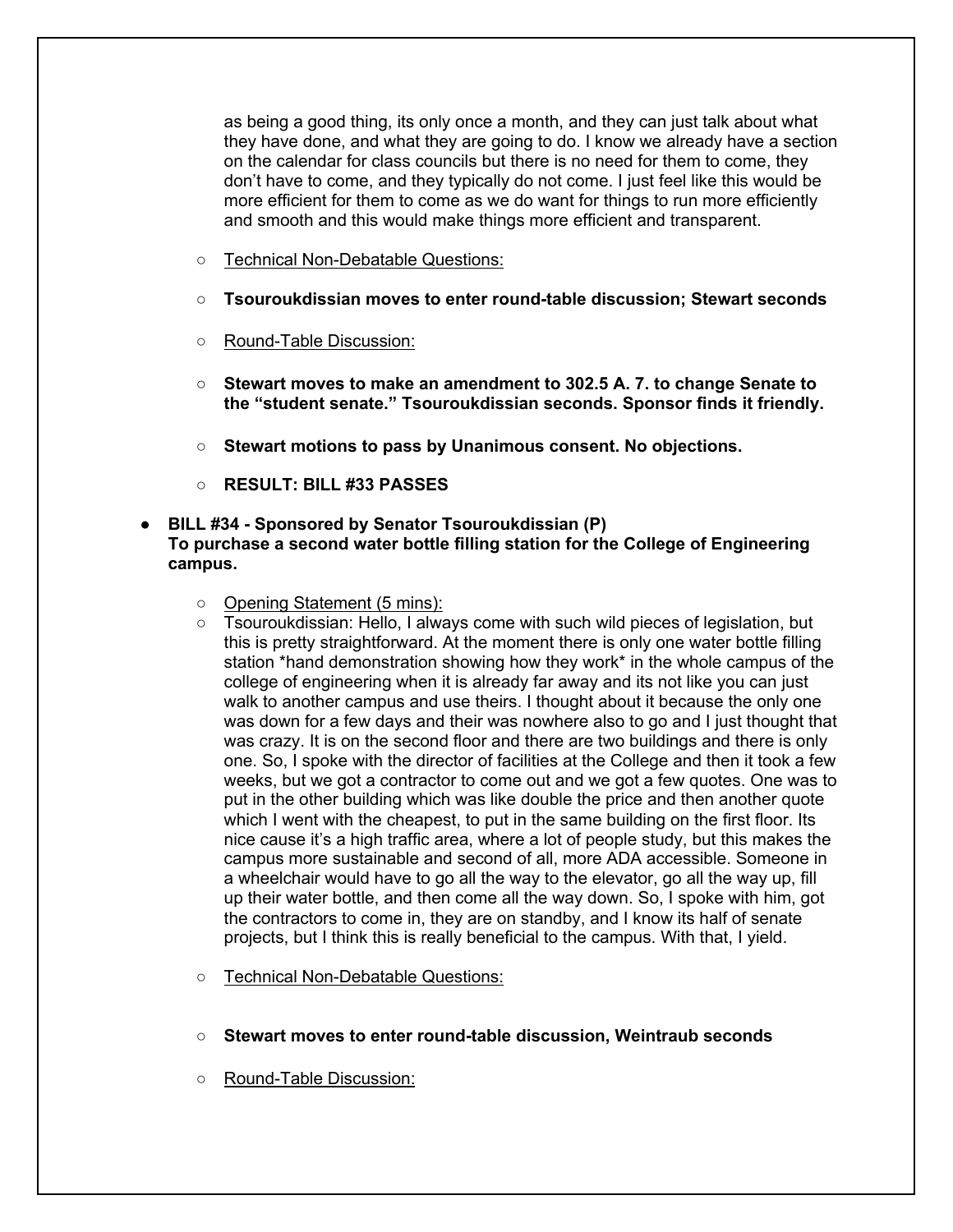### ○ **DuChêne has a POI to the sponsor**

- DuChêne: Does this include Installation?
- Tsouroukdissian: Yes, everything. I'm going to send the quote pdf to the GroupMe. It includes everything liability, plumbing.
- **Barrett moves to allow a non-committee member, Senator Diaz, to speak. Soares seconds.**
- Diaz: Thank you. I know that this isn't budget or finance its student life. But I know that we have had conversations in the past about taking money from senate projects and I know that there is not a lot left in it and some of it has to go to other expenditures that senate projects has to pay for. So, I know that the parliamentarian has some comments on that but I just want to put that out there that if this hasn't been spoken about with the senate president then we should probably figure that out before passing this.
- DuChêne: Are you referring to the picnic table outside of Rovetta?
- Diaz: Just in general, I know that there are other expenditures that have to be put into senate projects.
- DuChêne: Like what? Do you know?
- Diaz: I am sure parliamentarian can answer that but things like inauguration?
- Rowan: I would like to thank you for the fair warning, or lack thereof. I am having to see if I can find the budget bill because I do not know.
- Stewart: I am pretty sure that senate takes care of fall inauguration and Exec takes care of Spring.
- o Rowan: Yes.
- DuChêne: Yeah, I do not necessarily think we should worry about this right now. And remember to approach all legislation from the lens of student life.
- Stewart: I do just want to add a quick little sentiment that while we are approaching the end of the current fiscal year, it is rather appropriate that funding and senate projects money is on a first come, first serve basis and if we are seeing this bill before any other ones its pretty fair to fund it unless there is a standing reason that this is a bad bill.
- $\circ$  Barrett: I agree with the sentiments of the previous senator as well as what the chair has said about approaching things through the lens of student life. I like that the sponsor of this bill has thought about how this bill would affect students. It is a very interesting and particular problem which me and the other senators probably never would have seen as we are not engineering majors. So, I do think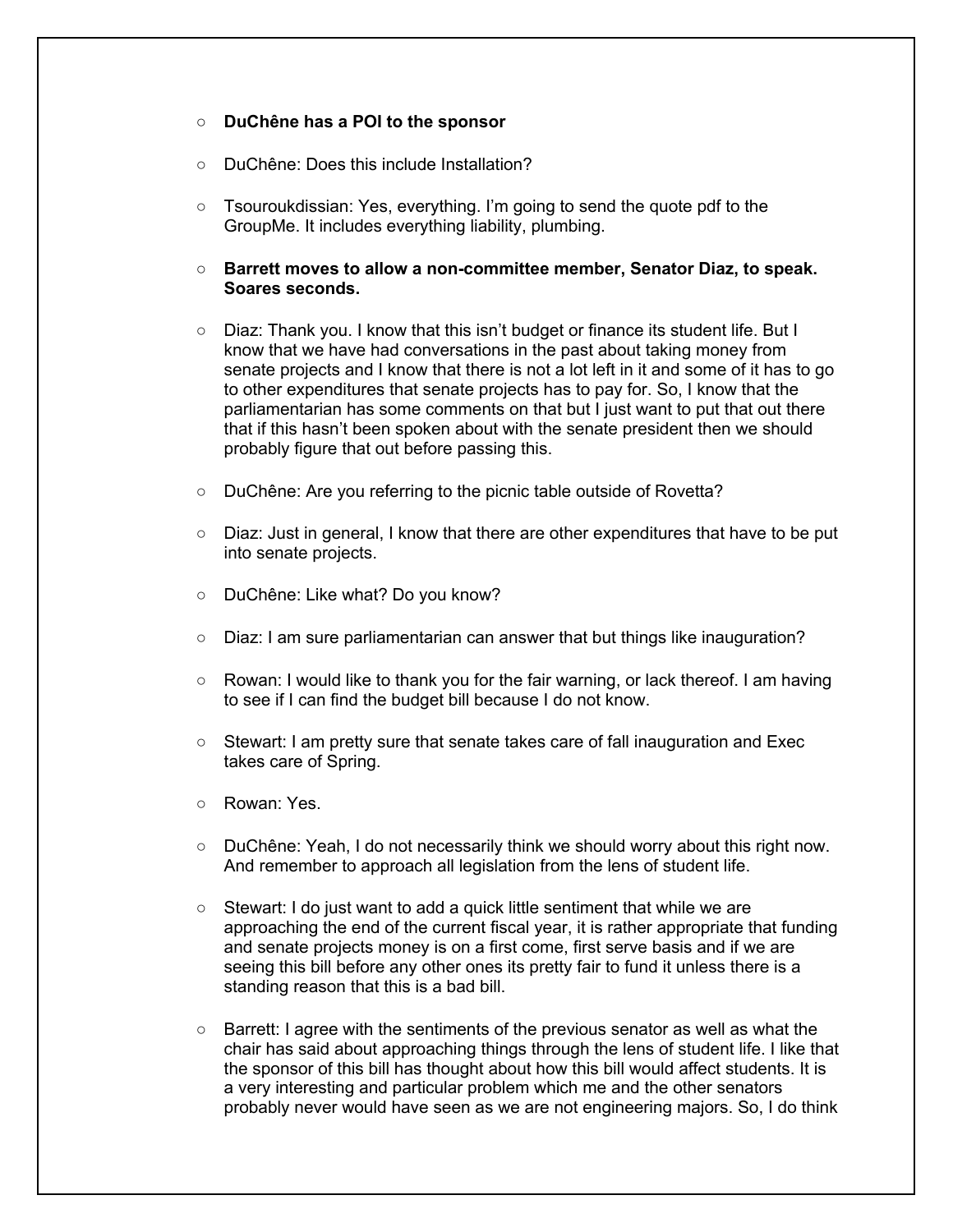that this is a really interesting bill interesting idea and that it would very much benefit many students lives.

- **Soares moves to call the question; Stewart seconds**
- Closing Statement:
- Tsouroukdissian: I said everything that I wanted to say. If you want to speak to me later I can answer more questions. I would have loved to do the water bottle filler in the other building, but it was much more expensive and much more work. In Building B they would have to tear up the drywall and put whole new electrical units. I had one more thing to say that I couldn't but um I did the calculations for the senate projects and there was only one more thing which was the Rovetta transportation costs and that is \$1400 and with that and this there would still be money left in senate projects. With that, I yield.
- Vote:
	- Yes: 6 Voter Names: Pardee, Soares, Stewart, Tsouroukdissian, Weintraub, Barrett
	- No: **0**
	- Abstain: **0**
- **RESULT: BILL #34 PASSES**
- **BILL #35 - Sponsored by Senator Beall (P), Senator Hunter (Co) To complete funding for Bill 88 that was paused in the 73rd senate to install one large picnic bench outside of the Rovetta building. The amount listed would be used to cover freight and installation costs of the table.** 
	- Opening Statement (5 mins):
		- DuChêne: Are the sponsors or co-sponsors present at this time? …
		- DuChêne: The sponsors not being present, the bill is placed upon the table until Thursday March 31<sup>st</sup>, 2022, at 5:00pm
	- **RESULT: BILL #35 IS TABLED**
- **RESOLUTION #20 - Sponsored by Senators Russell, Diaz (P), Senators Lessard, Hautrive, Fronczak, Pfeuffer-Ferguson, Barberis, Downing, Drackley (Co) The Internal Affairs Committee's Bureau review recommendations for the Office of Governmental Affairs.**
	- Opening Statement (5 mins):
	- Diaz: Hello student life, I really do not want to take up too much of your time. I am just going to basically read off the minutes of the general summary of what IA's open was. Again, there are 7 resolutions on the table as the chair just mentioned. 6 of those are saying that we should keep the bureaus, just one is saying that we should maybe consider getting rid of them from statute. Again, these should not be very controversial. Statutes say that these resolutions should be the opinion of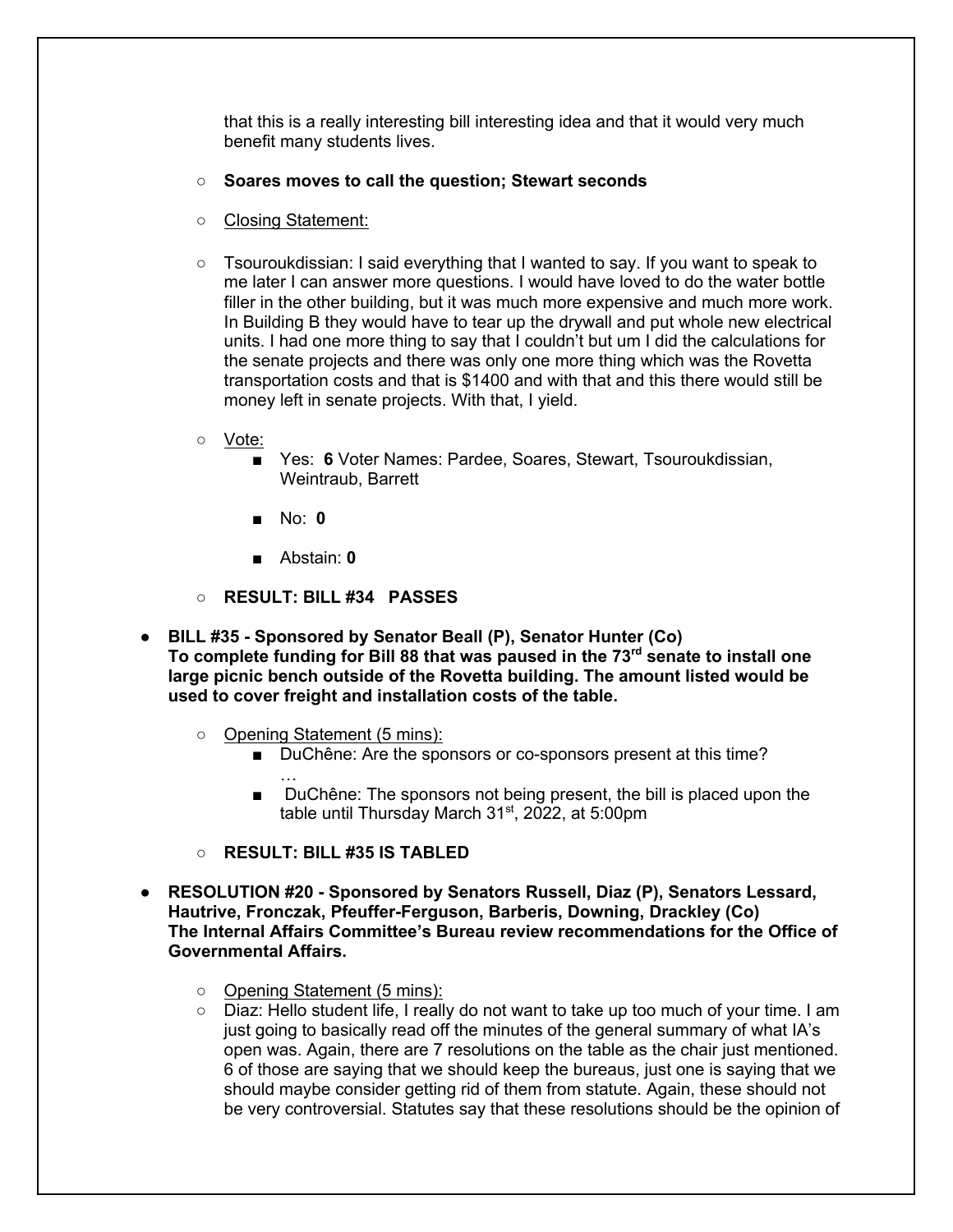IA, so we are sharing the opinion of IA and we in general hope that you support us in being able to express our opinions about these bureaus because we had to sit through so many of these bureau review investigations. So with respect to OGA, again I'm just reading from our minutes it says "after deliberations noted that it supports OGA's expansion of events to include a day at city hall". So OGA was essentially saying they wanted to have local government more represented in their events and we recommended that OGA expand its on campus presence to includes more on campus events that educate the student body on local government and encourage the students to get involved in their community around them and IA also recommended that OGA continue in outreach with the student senate to potentially determine amendments to the composition of the bureau. As they have mentioned different issues about wanting perhaps deputies that are not senate confirmed and that failed a couple months ago. So, if they still have any reservations or if they want to have any changes to the composition of the board of OGA then they should continue in reaching out to us. That is the general opinion of IA and that's all I have for OGA.

- Technical Non-Debatable Questions:
- **Barrett moves to enter round-table discussion; Tsouroukdissian seconds**
- Round-Table Discussion:
- **Tsouroukdissian moves to pass by unanimous consent. No objections.**
- **Barrett moves to Amend the two instances of International Affairs committee to read Internal Affairs committee. Tsouroukdissian seconds. Author finds it friendly. Amendment is adopted.**
- DuChêne: Slay. Put that in the minutes.
- **Stewart moves to pass by unanimous consent. No objections.**
- Closing Statement:
- Diaz: Waive close, thank you.
- **RESULT: RESOLUTION #20 PASSES**
- **RESOLUTION #21 - Sponsored by Senators Russell, Diaz (P), Senators Lessard, Hautrive, Fronczak, Pfeuffer-Ferguson, Barberis, Downing, Drackley (Co) The Internal Affairs Committee's Bureau review recommendations for the Inter-Residence Hall Council.**
	- Opening Statement (5 mins):
	- Diaz: Our minutes say after deliberations the committee resolved that the IRHC is operating efficiently and did not provide any additional recommendations, they are doing great work. With that, I yield.
	- Technical Non-Debatable Questions: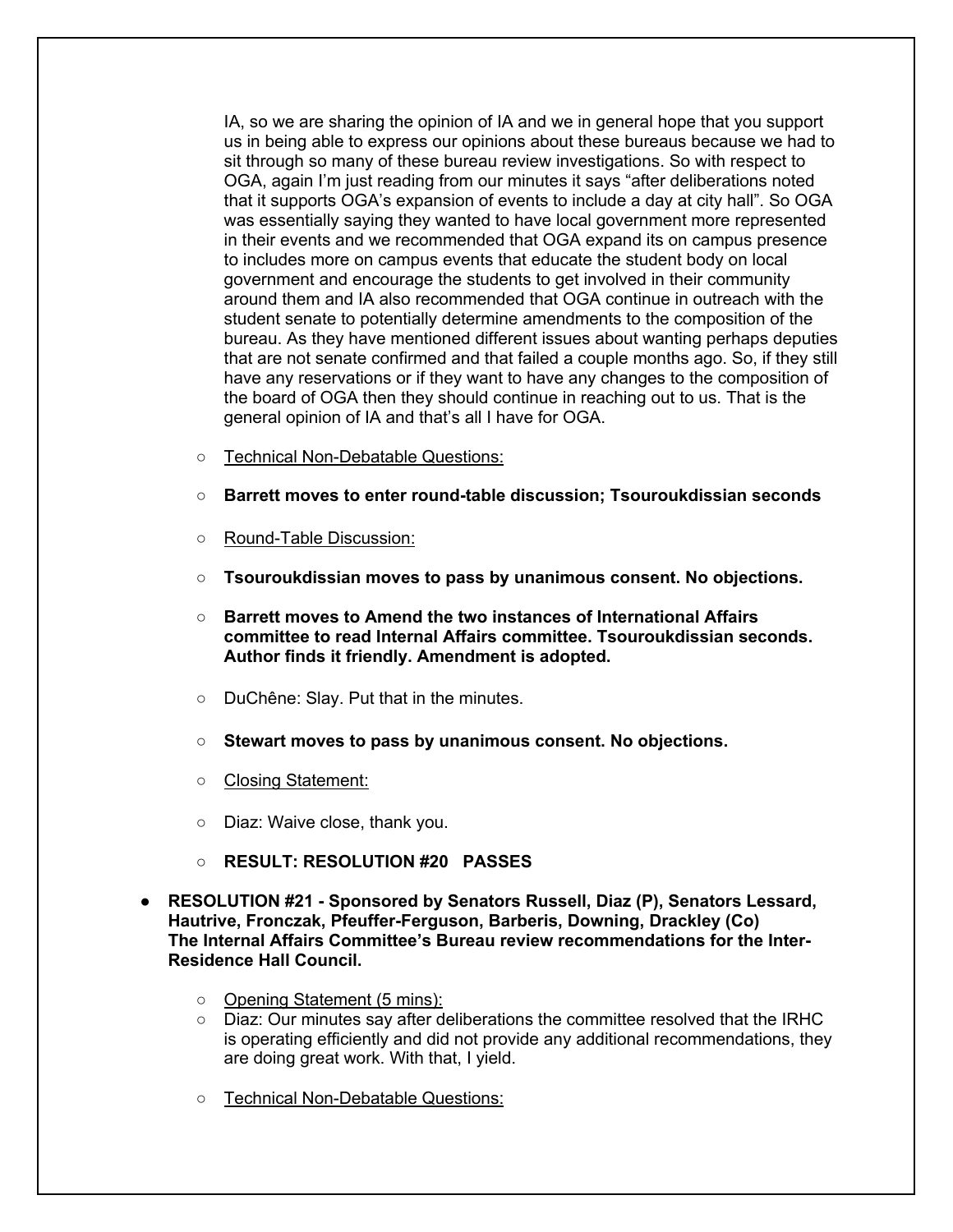- **Tsouroukdissian moves to enter round-table discussion; Barrett seconds**
- Round-Table Discussion:
- Tsouroukdissian: Does anyone have anything to say?
- **Tsouroukdissian moves to pass by unanimous consent. No objections.**
- Closing Statement:
- Diaz: Waive close.
- **RESULT: RESOLUTION #21 PASSES**
- **RESOLUTION #22 - Sponsored by Senators Russell, Diaz (P), Senators Lessard, Hautrive, Fronczak, Pfeuffer-Ferguson, Barberis, Downing, Drackley (Co) The Internal Affairs Committee's Bureau review recommendations for the Student Council for Accessibility and Advocacy.**
	- Opening Statement (5 mins):
	- Diaz: After deliberations the committee recommended that SCAA expand their efforts to advertise vacant E-board positions and improve their relationship with the office of accessibility services to facilitate administrative support for the bureau. I think this is the bureau that we had some issues with because they don't have a lot of e-board positions filled, I think its only 2 or 3 of them. So essentially, we are saying that they should continue with outreach, and we said IA determined that SCAA should continue to exist and continue having conversations about their operations with the executive branch. With that, I wave.
	- Technical Non-Debatable Questions:
	- **Barrett moves to enter round-table discussion; Soares seconds**
	- Round-Table Discussion:
	- Tsouroukdissian: Is there a formatting issue at the bottom?
	- DuChêne: There are a few formatting issues that will be resolved later. I do not know what is going on there, I will deal with it later.
	- **Stewart moves pass by unanimous consent. No objections.**
	- Closing Statement:
	- $\circ$  Diaz: Before we keep going, I just want to apologize; it is very difficult to submit 7 resolutions and to do them all in one night. Oh hi, Chair Russell is here. So, if there are any formatting issues, I apologize for those. Waive close.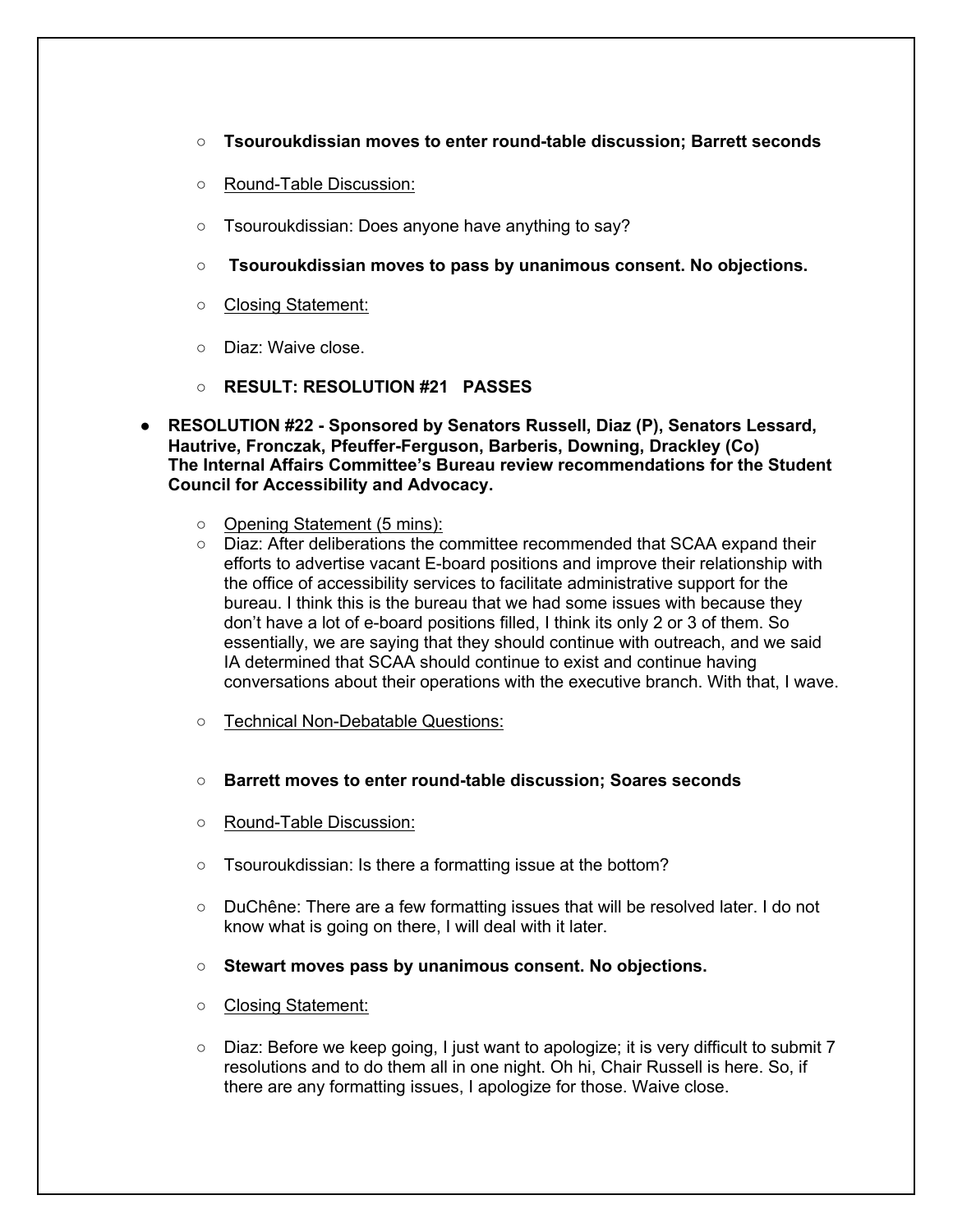- DuChêne: Chair Russell, do you want to contribute to this closing?
- Russell: Can I just say something when you are done with the closing, just like in general if that's allowed.
- DuChêne: One of my members can make a motion to allow that, which I'm sure one would be happy to do.
- Russell: I waive.
- **RESULT: RESOLUTION #22 PASSES**
- **Soares moves to allow a non-committee member, Chair Russell, to speak. Stewart Seconds.**
- Russell: Hey guys, so sorry about writing international affairs on the resolution. I am mortified and embarrassed but also this is not just my fault because I wrote this in front of my committee, and nobody said anything. Thank you, guys, for being here and hearing all of them. I am not sure what number you all are on but, yeah, I am really sorry and embarrassed and am the dumbest person in the senate right now.
- **RESOLUTION #23 - Sponsored by Senators Russell, Diaz (P), Senators Lessard, Hautrive, Fronczak, Pfeuffer-Ferguson, Barberis, Downing, Drackley (Co) The Internal Affairs Committee's Bureau review recommendations for the Mental Health Council.**
	- Opening Statement (5 mins):
	- Diaz: Hello once again. The mental health council was a very good presentation. Our minutes say that after deliberations IA resolved that is satisfied with the operations of the mental health council and supports the bureaus efforts to expand its operations and programming to increase engagement. They said they want to put on more events. The committee recommended that mental health council continue its outreach with the senate and their liaison to facilitate statute revisions as they stated they would like to do. I yield my time.
	- Technical Non-Debatable Questions:
	- **Tsouroukdissian moves to enter round-table discussion; Stewart seconds**
	- Round-Table Discussion:
	- Tsouroukdissian: Does anyone have anything they want to say?
	- **Tsouroukdissian moves to pass by unanimous consent. No objections.**
	- Closing Statement: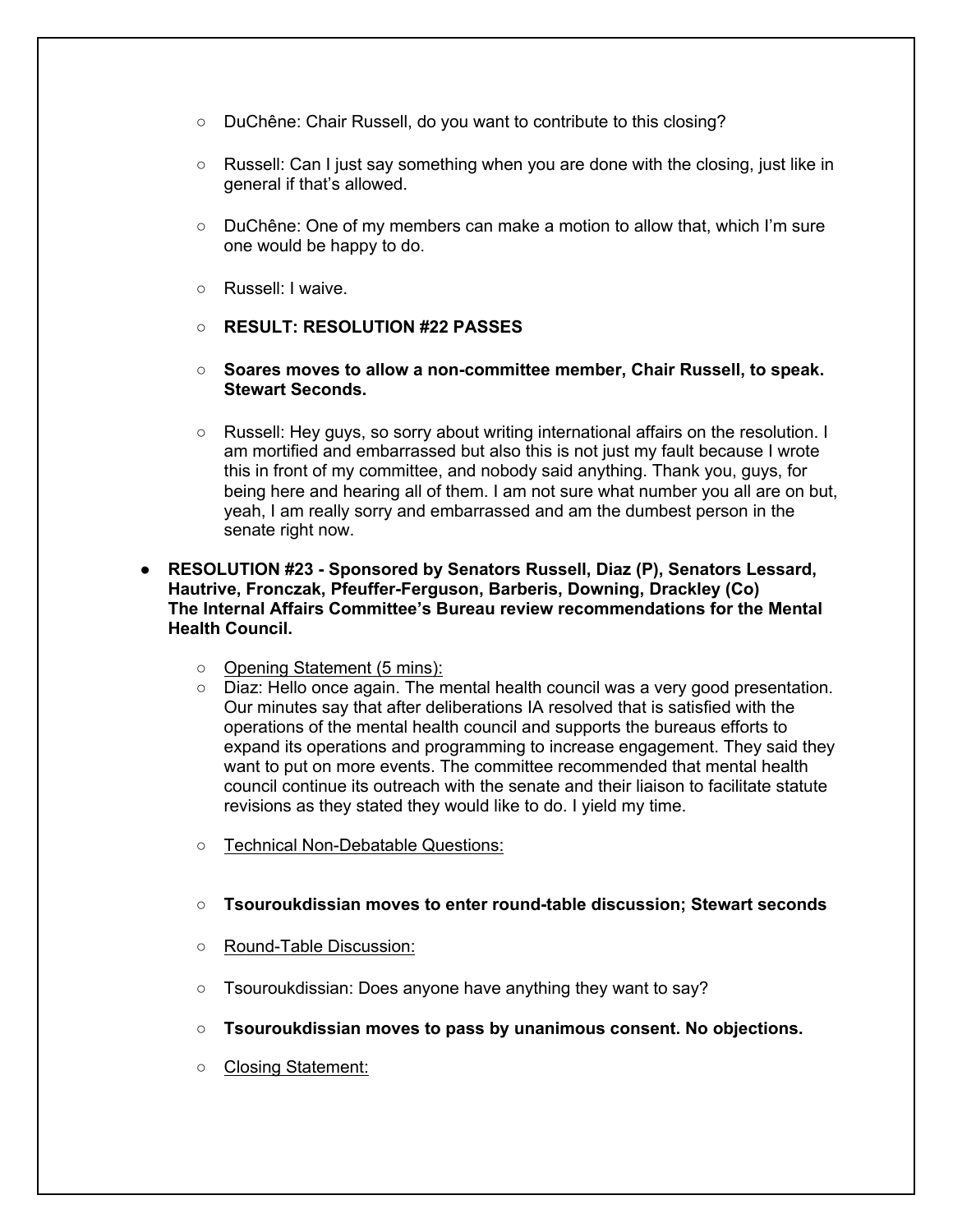Diaz: I don't have any comments other than I guess we could write a note to Pro Tempore Nemeth so that she can do the updating with the formatting, I'd be very open to that.

- **RESULT: RESOLUTION #23 PASSES**
- **RESOLUTION #24 - Sponsored by Senators Russell, Diaz (P), Senators Lessard, Hautrive, Fronczak, Pfeuffer-Ferguson, Barberis, Downing, Drackley (Co) The Internal Affairs Committee's Bureau review recommendations for the Student Council for Undergraduate Research and Creativity.**
	- Opening Statement (5 mins):
	- Diaz: Ok so we had issues with SCURC because they didn't check their emails and we tried for 3 weeks maybe a month to get them to even show up. So, we said after our recommendations that the bureau prioritize communication with the senate and their liaison to work towards updating their statutes to streamline efficiency and e-board transition procedures. We also resolved that SCURC should be attentive to emails specifically by checking their public email address more often and ensuring that smooth e-board transitions take place so that email communication doesn't get lost in transition. Basically, saying that the old director or whoever had access to the email didn't give the password or didn't give access to the new director. We didn't think that was enough to disband them or get rid of SCURC our opinion is just to have them improve their communication. With that, I yield my time.
	- Technical Non-Debatable Questions:
	- **Tsouroukdissian moves to enter round-table discussion; Soares seconds**
	- Round-Table Discussion:
	- Tsouroukdissian: Does anyone have anything to say?
	- **Tsouroukdissian moves to pass by unanimous consent. No objections.**
	- Closing Statement:

Diaz: Waive close.

- **RESULT: RESOLUTION #24 PASSES**
- **RESOLUTION #26 - Sponsored by Senators Russell, Diaz (P), Senators Lessard, Hautrive, Fronczak, Pfeuffer-Ferguson, Barberis, Downing, Drackley (Co) The Internal Affairs Committee's Bureau review recommendations for the Center for be Participant Education**
- ●
- Opening Statement (5 mins):
- Diaz: Minutes say that after deliberations IA resolved that the committee has potential to grow and expand its operations and that the bureau requests funding from senate funding boards and/or senate or executive project funds if needed to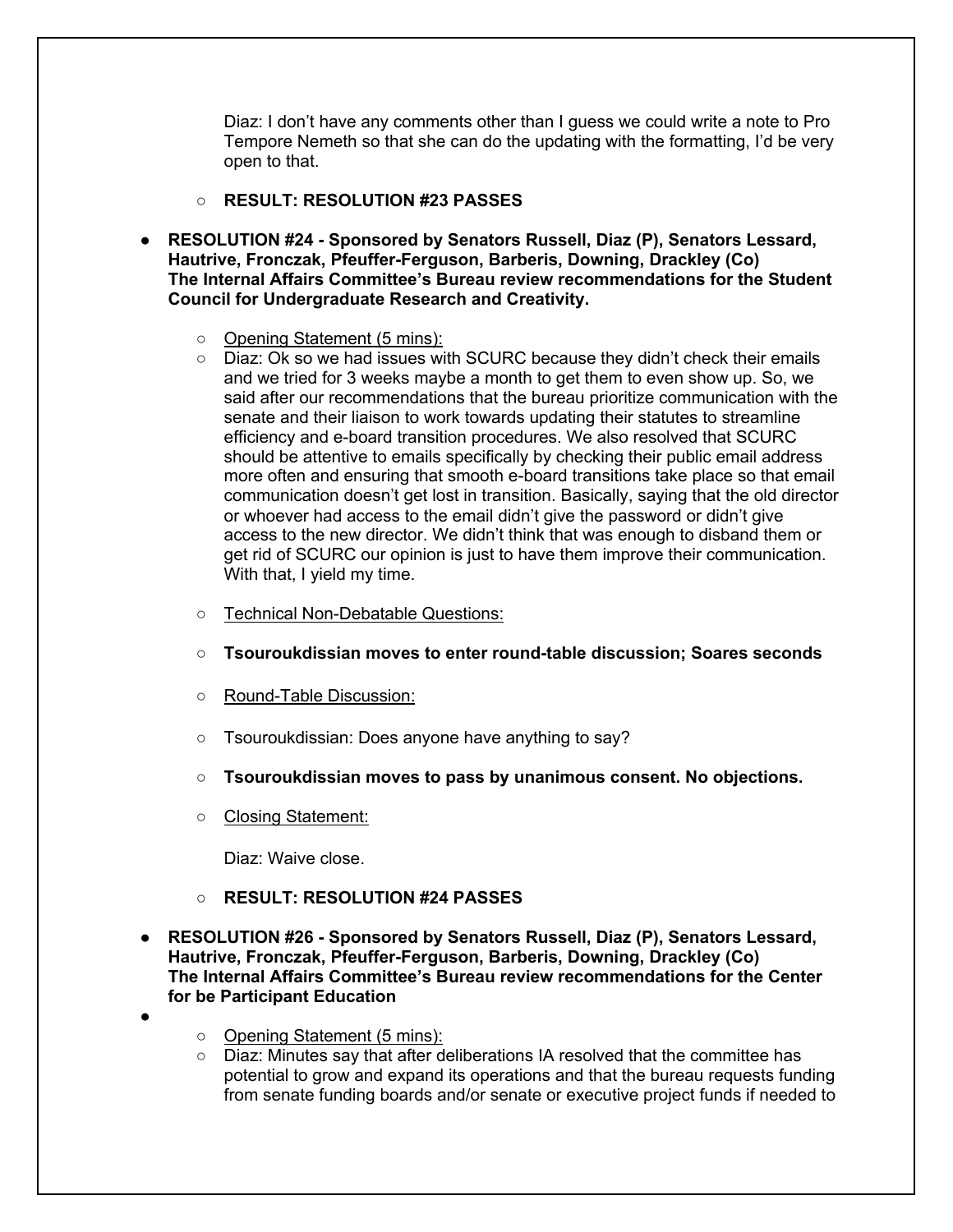fulfill its goals as it was not allocated any funds in budget bill 2022. The committee also recommended that the executive board of SGA expand its advertising efforts for CPE leadership. Essentially, they don't have a lot of confirmed e-board members and they weren't allocated any money in their budget so were essentially saying that if you guys want money to do your events, go to Pac, RTAC, go to senate or executive projects. We resolved that they should continue to exist.

- Technical Non-Debatable Questions:
- **Tsouroukdissian moves to enter round-table discussion; Stewart seconds**
- Round-Table Discussion:
- Tsouroukdissian: Does anyone have anything to say?
- **Tsouroukdissian moves to pass by unanimous consent. No objections.**
- Closing Statement:
- Diaz: wave, closed.
- **RESULT: RESOLUTION #26 PASSES**
- Tsouroukdissian: Real quick, did we skip bill #25?
- DuChêne: Yes, we did. I am sorry, I wrote my notes on the wrong number.
- **RESOLUTION #25 - Sponsored by Senators Russell, Diaz (P), Senators Lessard, Hautrive, Fronczak, Pfeuffer-Ferguson, Barberis, Downing, Drackley (Co) The Internal Affairs Committee's Bureau review recommendations for the Office of Student Sustainability.**
	- Opening Statement (5 mins):
	- Diaz: Ok friends if there is any resolution that we might want your input on, it would be this one. After deliberations the IA committee resolved that due to the fact that OSS does not have any active e-board members and the fact that its missions and goals could be fulfilled by other, more active RSO's, the bureau does not add value to the student life at Florida State University. The committee also noted that it is well within the right of the student senate to reinstate the bureau if it is determined that enough student engagement exists to justify its existence. IA determined that OSS should be removed from student body statutes and will be discussing the process for introducing how to do so in the near future. Obviously, we would like your input on that and am just letting you guys know that they don't have any e-board members, they didn't have a presentation, we checked their website, and it was very out of date, a lot of what they do can be done and is being done by much more active RSO's. So, it was our committee's recommendation that they just be taken off from statutes. I would love to take any questions if you have them.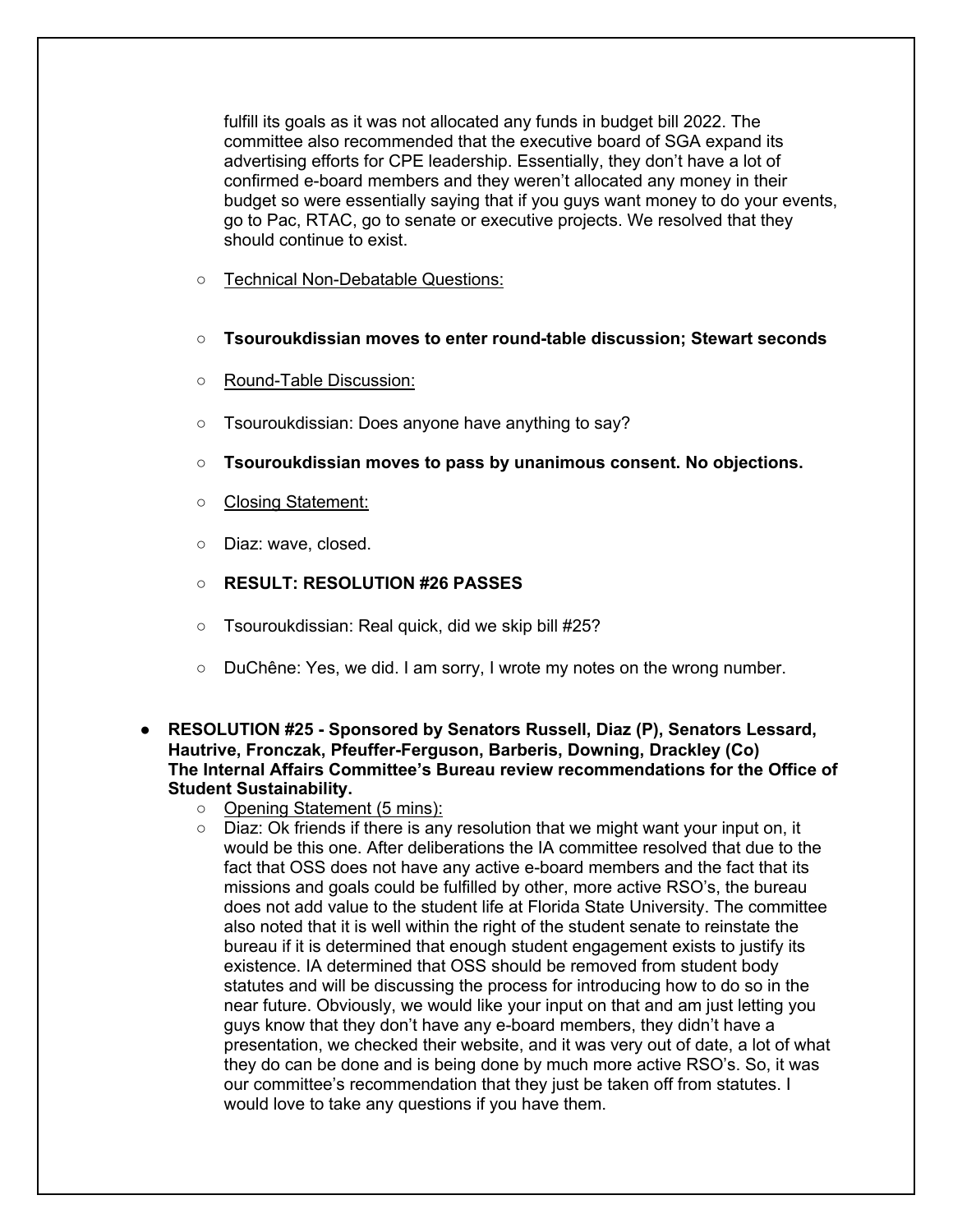- Technical Non-Debatable Questions:
- Stewart: I was wondering if there have been any open applications on the SGA Website for any positions, or have you contacted the Chief of Staff?
- Diaz: we have not contacted the chief of staff specifically. If you look at the website, Student Sustainability is not on the application list, it's just not even there.
- **Tsouroukdissian moves to enter round-table discussion; Stewart seconds**
- Round-Table Discussion:
- $\circ$  Tsouroukdissian: In my opinion, I think that I'm pro for this because if in the near future someone wants to bring this back they can. Does anyone else have anything they want to say?
- Stewart: I agree. If there was any kind of application or desire for this to still be around there would probably be a little bit more conversation about it but in my entire time at FSU, I have not heard of this which granted hasn't even been that long it's only been 2 years.
- **Tsouroukdissian moves to pass by unanimous consent. DuChêne asks that we take a vote instead.**
- **Barrett asks a POI to the sponsor**
- Barrett: What are the specifically listed things that the office of student sustainability is supposed to tackle?
- Diaz: I can pull up statutes. It just says OSS should connect other students with community-based organizations that fit their interests pertaining to sustainability. I can link the specific statute if you want to read it. Technically since the bureau doesn't even exist it is violating statutes, so why even put it in.
- Tsouroukdissian: You should have stated with that in the opening.
- **Tsouroukdissian moves to call to question; Soares seconds.**
- Closing Statement:
- Diaz: Just really quickly, I wanted to note that obviously to remove it from statutes we would need a bill and I would assume and I'm sure chair Russell would agree that we would most likely be doing outreach with the student body president to ensure that that is what we want to do because at the end of the day they would have to sign off on the bill. This vote is not final or binding in terms of removal.
- Vote:
	- Yes: 6 Voter Names: Pardee, Soares, Stewart, Tsouroukdissian, Weintraub, Barrett
	- No: **0**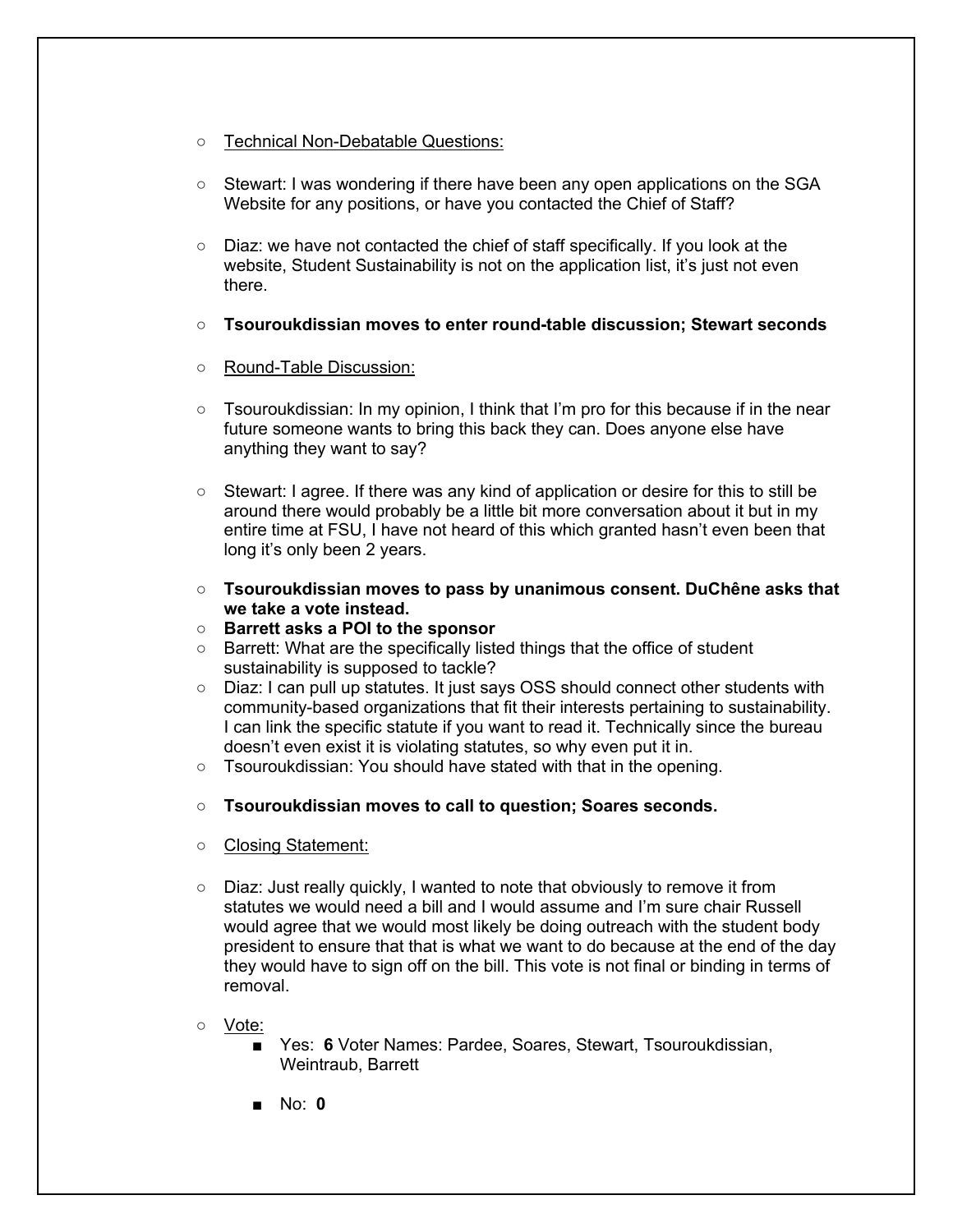- Abstain: **0**
- **RESULT: RESOLUTION #26 PASSES**
- **Chair DuChêne recognizes Senator Diaz**
- Diaz: I need to clear the legality of this resolution with Dr. Williams and Jacquelyn specifically as it pertains to FERPA so I would ask that the committee table this until I have those conversations with them next week.
- **RESOLUTION #27 - Sponsored by Senators Diaz, Suarez (P), Senators Russell, Downing, Lessard, Barberis, Fronczak, Wells (Co) Proposing amendments to the Student Government application that would clarify a question pertaining to applicants' academic classification.**
	- **Tsouroukdissian has a POI to the sponsor**
	- Tsouroukdissian: Is there a reason why you didn't put the vice president on the copy?
	- Diaz: No reason.
	- **Barrett moves to table the resolution. Stewart Seconds.**
	- **RESULT: RESOLUTION #27 IS TABLED**

# **Unfinished Business:**

• None

### **Closing Announcements:**

- Stewart: I know this may come to a little bit of an uncomfortable kind of vibe, but I do want the record to be stated that when senator Rivers was on the call speaking about the bill pertaining to the Senior class council, he did say that he had spoken with senior class council and kind of alluded to the idea that it was a lot of their idea. This does not change my opinion about the bill, or my vote, but I do want to say that I have since communicated the current senior class council elect which is who he specified, and they had not had any kind of conversation with him and did not know anything about the bill and also clarified that the current senior class council had no idea. Maybe if there was a possibility of a mix up there. I would just like the record to be stated that I will be bringing this to administration as this was a prevalent issue that we have had before, and I would really like for it to be stopped. We did have about an hour and a half long conversation about this last night and I do not think it is an appropriate behavior for a senator to be basically saying that someone else that was affected by the bill, endorsed the bill without having actual communication with them.
- Russell: thank you guys again for hearing everything and just dealing with all of my formatting mistakes that I did not catch. I am so sorry that wasted some of yall's time.
- Tsouroukdissian: Bouncing off of what senator Stewart said, when those things happen or you think that it's going to happen, the people affected you should try and get them to come. This is just in general, me venting. I am personally going to try and get that